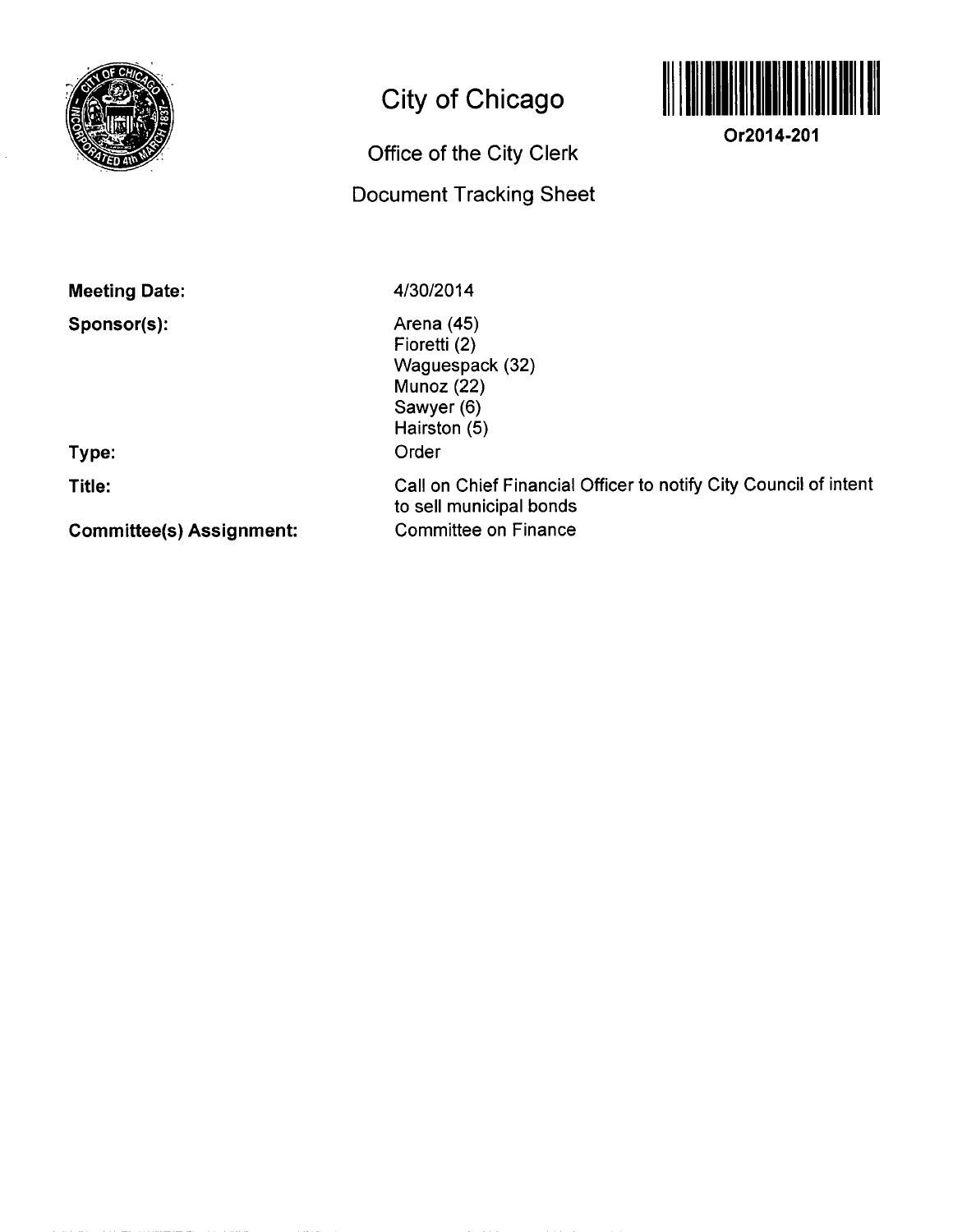## ORDER

ORDERED That the Chief Financial Officer of the City of Chicago shall notify the City Council, through its Committee on Finance, ofthe intent to sell municipal bonds no less than 15 days before such sale, nor more than 45 days before such sale, and such notice shall include the amount anticipated to be issued, the expected term of the bonds, and an estimate of the interest rate of the bonds; and

FURTHER ORDERED That the Chief Financial Officer of the City of Chicago shall similarly notify the City Council, through its Committee on Finance, if any intended sale does not take place, and shall provide an explanation of why such sale did not take place; and

FURTHER ORDERED That, should such sale take place, the Chief Financial Officer of the City of Chicago shall similarly notify the City Council, through its Committee on Finance, with 15 days of the completion of such sale of any series of municipal bonds, and that such notice will include the amount issued, the term of the bonds, and the interest rate of the bonds.

Į.

Alderman John Arena - 45<sup>th</sup> Ward